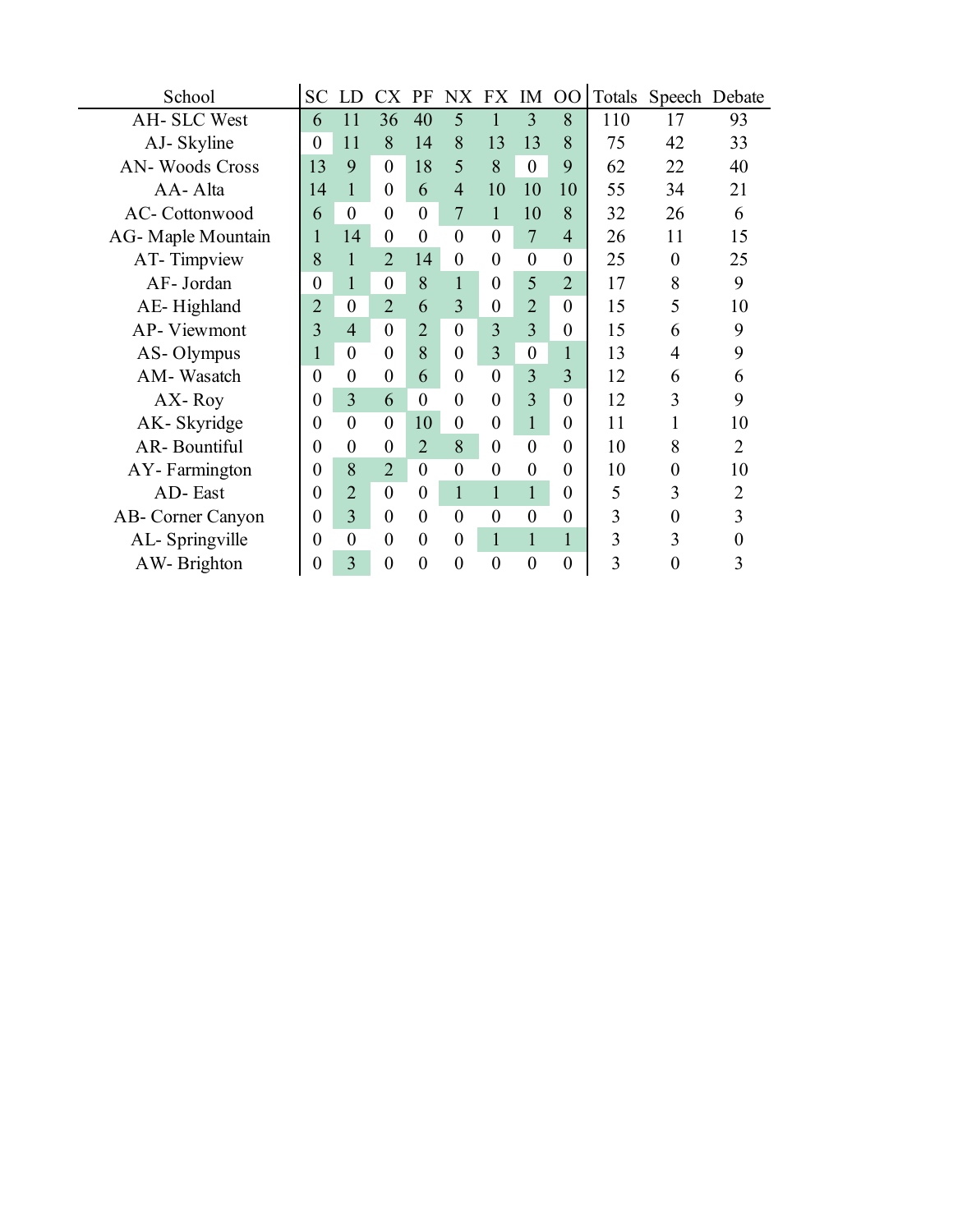# UHSAA 5A State Tournament **Foreign Extemp**

| <b>Place</b> | <b>Name</b>    | <b>School</b>      |  |
|--------------|----------------|--------------------|--|
| 1            | Sreemanti Dey  | Skyline            |  |
| 2            | Ian Whatley    | Alta               |  |
| 3            | Jaxson Baker   | Alta               |  |
| 4            | Jackson West   | <b>Woods Cross</b> |  |
| 5            | Christina Dong | Skyline            |  |
| 6            | Hunter Leavitt | Olympus            |  |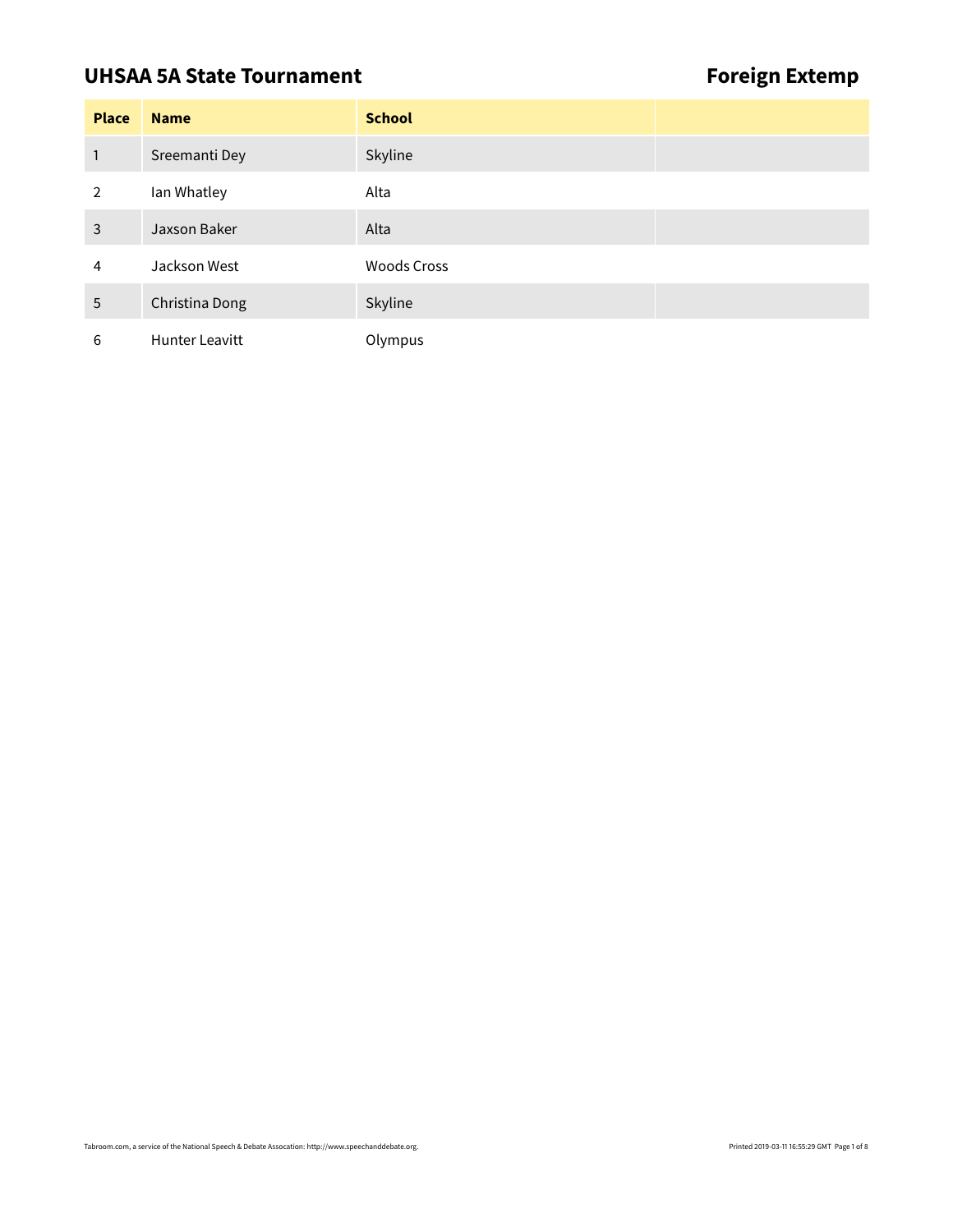### **UHSAA 5A State Tournament Contract Contract Contract Contract Contract Contract Contract Contract Contract Contract Contract Contract Contract Contract Contract Contract Contract Contract Contract Contract Contract Contra**

| <b>Place</b>   | <b>Name</b>        | <b>School</b> |  |
|----------------|--------------------|---------------|--|
| 1              | Turasi Williams    | Alta          |  |
| $\overline{2}$ | Sarah Kim          | Skyline       |  |
| 3              | Parker Bennett     | Cottonwood    |  |
| 4              | <b>Faith Moore</b> | Jordan        |  |
| 5              | Cody Park          | Alta          |  |
| 6              | Sena Wright        | Cottonwood    |  |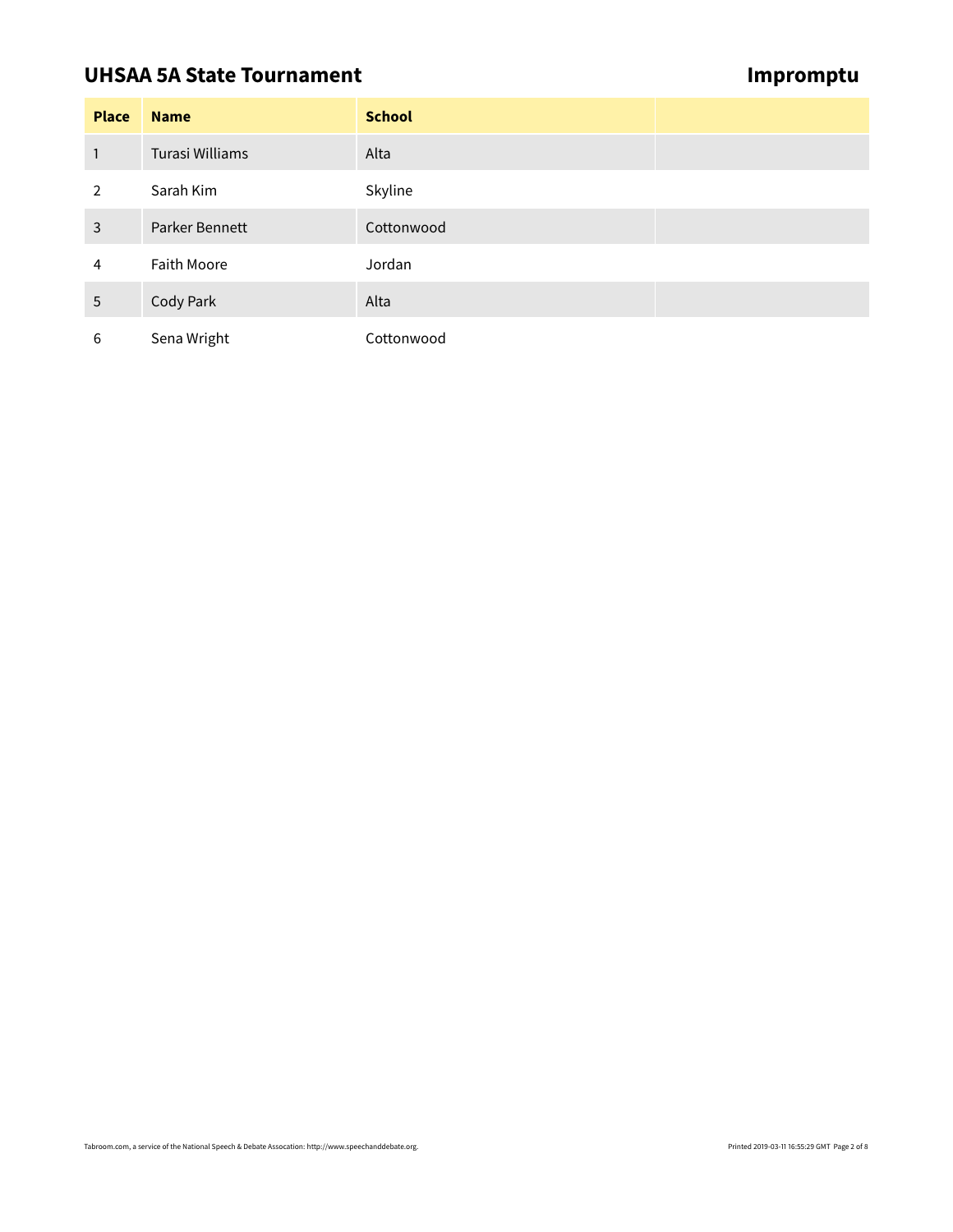# UHSAA 5A State Tournament **Lincoln Douglas**

| <b>Place</b>  | <b>Name</b>           | <b>School</b>      |  |
|---------------|-----------------------|--------------------|--|
| 1st           | <b>Cameron Marx</b>   | <b>Woods Cross</b> |  |
| 2nd           | Aarushi Verma         | Skyline            |  |
| ${\mathsf S}$ | Jacob Simmons         | <b>Brighton</b>    |  |
| ${\mathsf S}$ | Demetrius Morgan      | Maple Mountain     |  |
| $\mathsf Q$   | <b>Gregory Romney</b> | Farmington         |  |
| Q             | Lizzie Peterson       | <b>SLC West</b>    |  |
| Q             | Jackson Baldwin       | Maple Mountain     |  |
| Q             | <b>Baran Cinbis</b>   | Skyline            |  |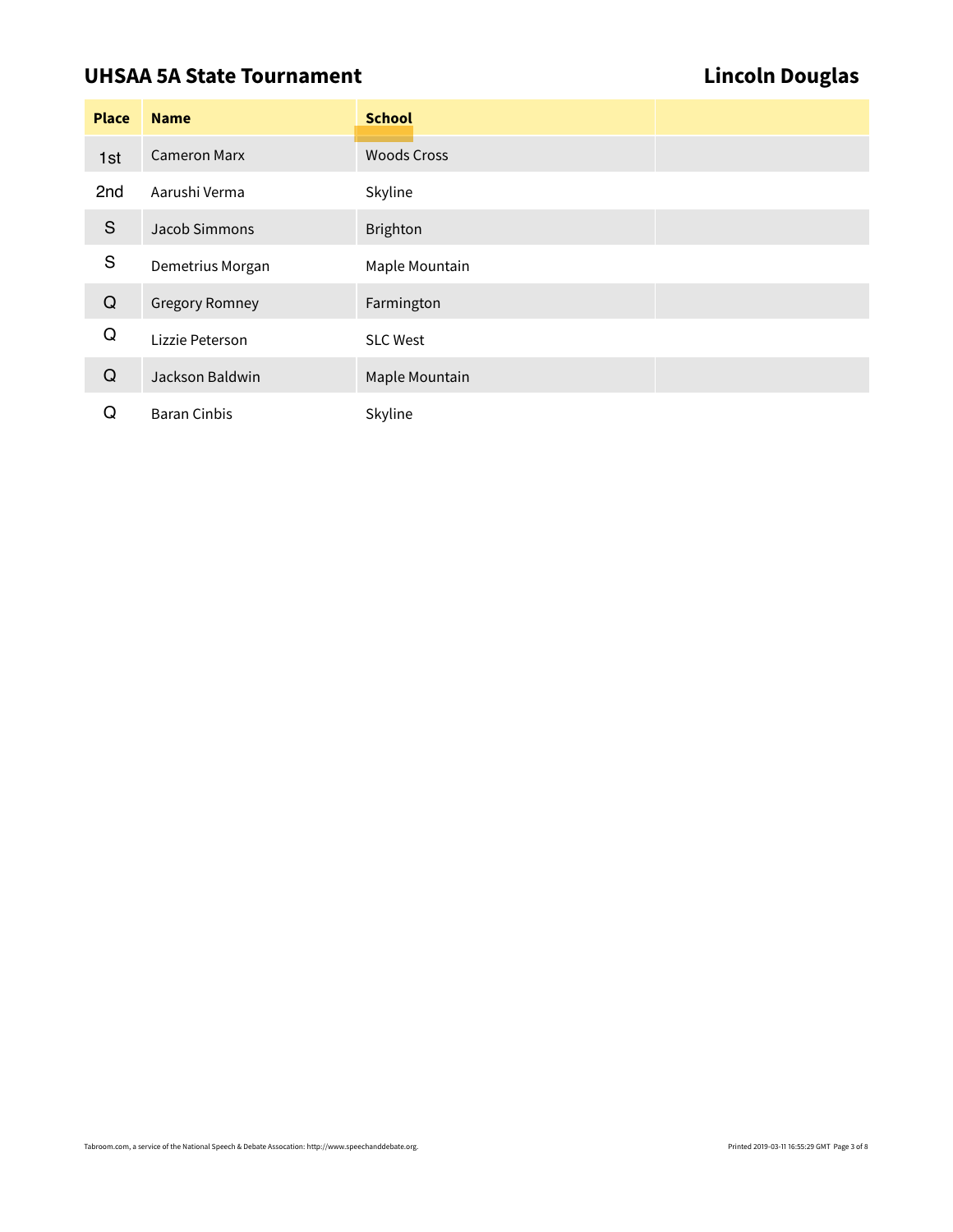## **UHSAA 5A State Tournament National Extemp**

| <b>Place</b> | <b>Name</b>      | <b>School</b>      |
|--------------|------------------|--------------------|
| $\mathbf{1}$ | Katherine Forth  | <b>Woods Cross</b> |
| 2            | Alicia Du        | <b>SLC West</b>    |
| 3            | Kate De Groote   | Skyline            |
| 4            | Ethan Wait       | <b>Bountiful</b>   |
| 5            | Rachel Rosenberg | Cottonwood         |
| 6            | Aiden McMillan   | Skyline            |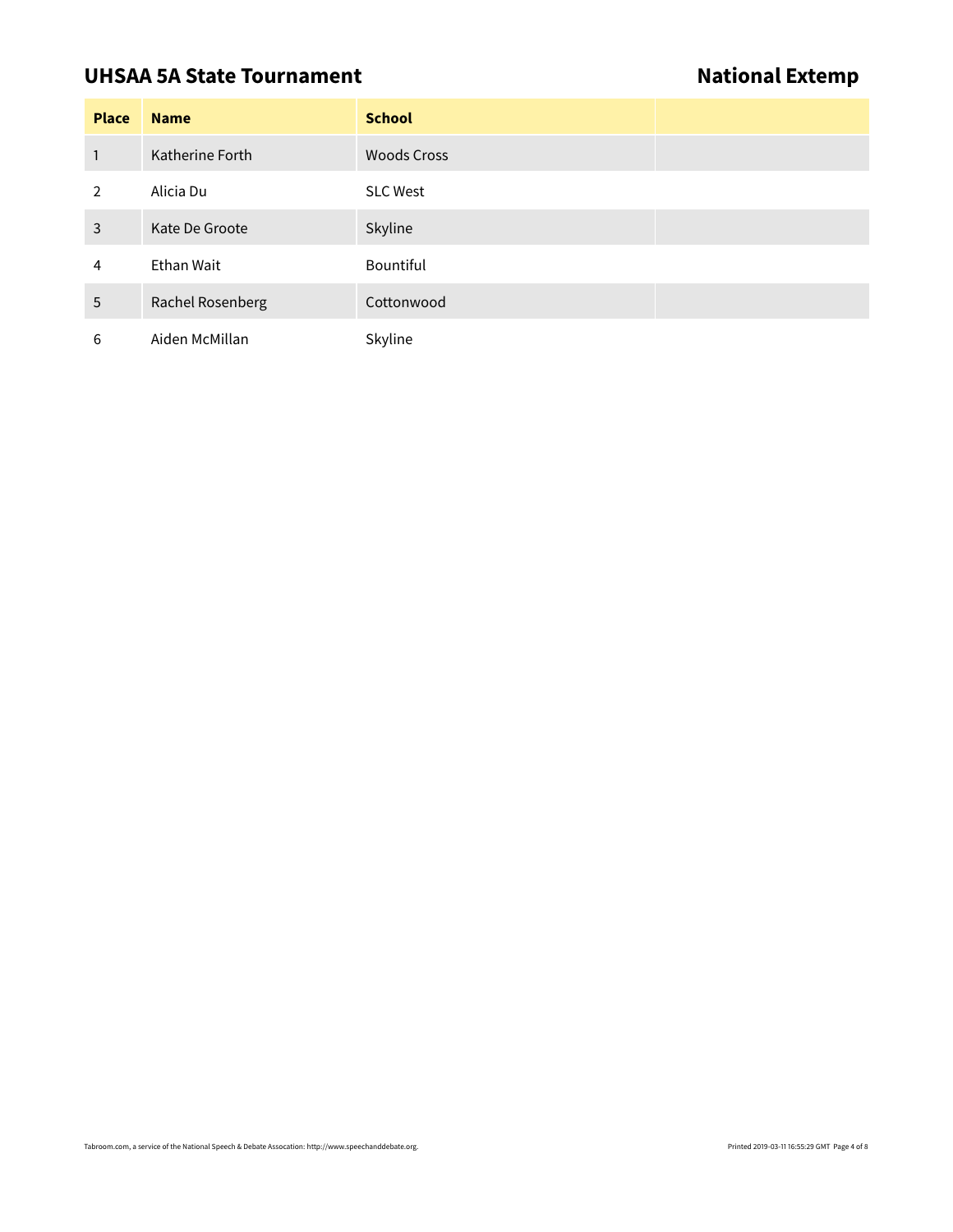# UHSAA 5A State Tournament **Original Oratory**

| <b>Place</b>   | <b>Name</b>      | <b>School</b>      |
|----------------|------------------|--------------------|
| 1              | Saida Dahir      | Cottonwood         |
| $\overline{2}$ | Cindy Phan       | Skyline            |
| 3              | Parker McKay     | Alta               |
| 4              | Alyssa Richards  | <b>Woods Cross</b> |
| 5              | Arianna Meinking | <b>SLC West</b>    |
| 6              | Merrin Maughan   | Alta               |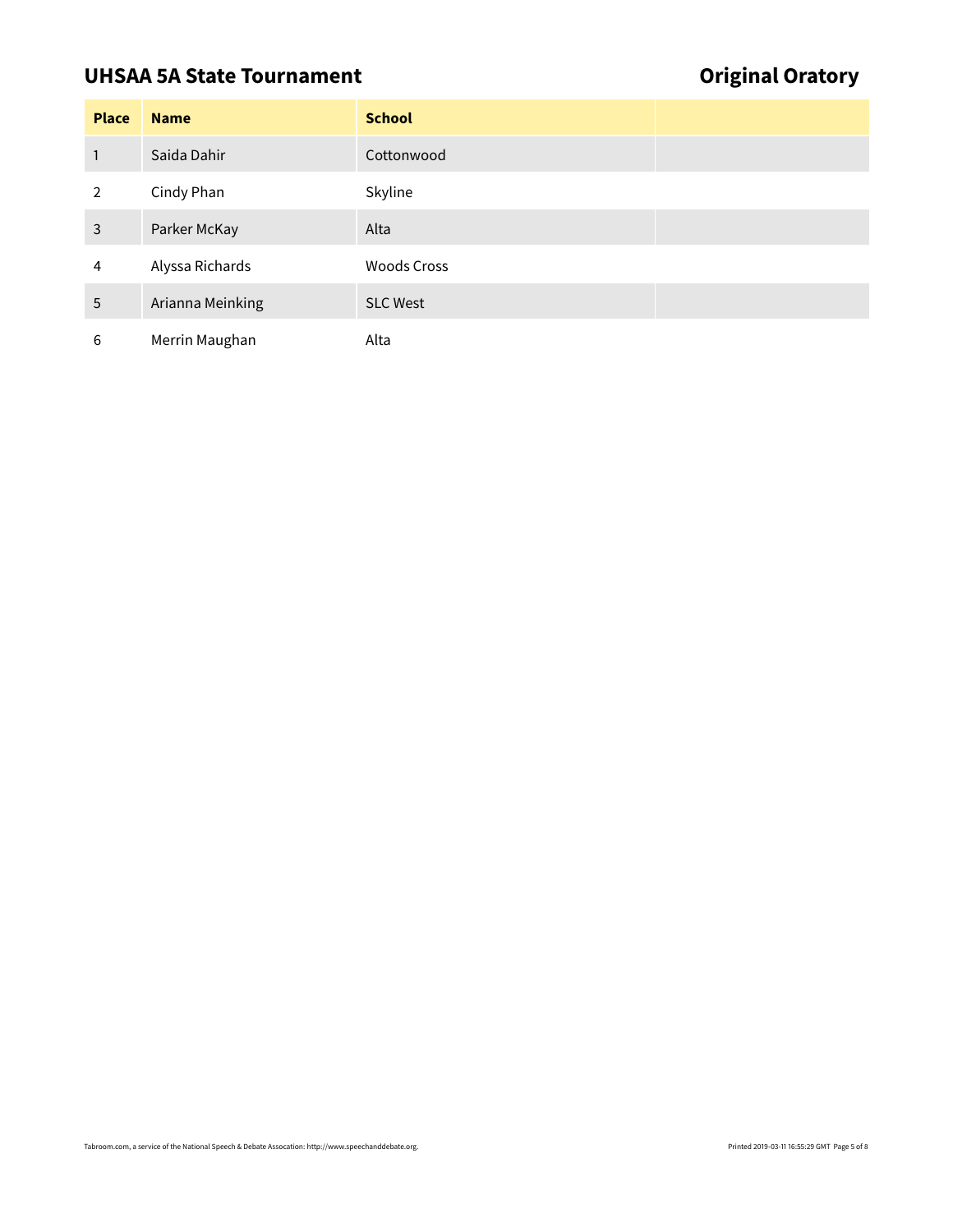### **UHSAA 5A State Tournament Contract Contract Contract Contract Contract Contract Contract Contract Contract Contract Contract Contract Contract Contract Contract Contract Contract Contract Contract Contract Contract Contra**

**Place Name School** Nelson & Kim Kenneth Nelson Matthew Kim SLC West Banuri & Banuri Kiyan Banuri Ramis Banuri SLC West Galian & Rice Madeline Galian Hanna Rice SLC West Ortiz & Hefley Isaiah Ortiz Dylan Hefley SLC West Simpson & Feinauer Maddie Simpson Bella Feinauer Skyline NeVille & Tracy Rozlyn NeVille Walker Tracy Farmington 1st 1st 1st 1st Q Q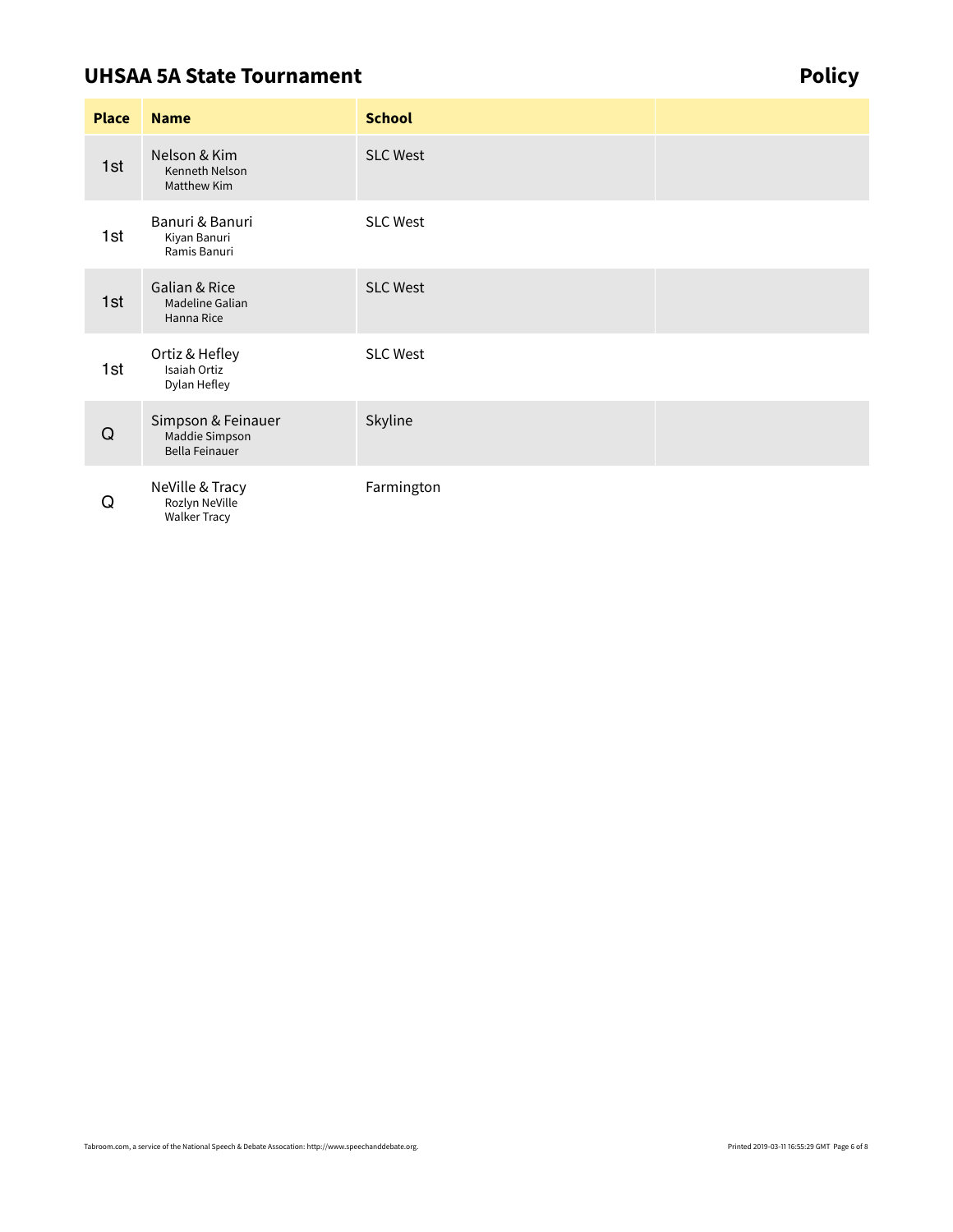### **UHSAA 5A State Tournament Construction Construction Public Forum**

| <b>Place</b> | <b>Name</b>                                            | <b>School</b>      |  |
|--------------|--------------------------------------------------------|--------------------|--|
| 1st          | Tea & McConnell<br>Kailee Tea<br>Jacob McConnell       | Skyridge           |  |
| 2nd          | Weiler & Meyer<br><b>Styles Weiler</b><br>Audrey Meyer | <b>Woods Cross</b> |  |
| S            | Galian & Bradford<br>Jane Galian<br>Zach Bradford      | <b>SLC West</b>    |  |
| S            | Bacon & Berensen<br>Lauren Bacon<br>Lauren Berensen    | <b>SLC West</b>    |  |
| Q            | Carlin & Taussky<br>Nick Carlin<br>Noa Taussky         | <b>SLC West</b>    |  |
| Q            | Schwemmer & Conde<br>Kai Schwemmer<br>Emma Conde       | Highland           |  |
| Q            | Miller & Gibson<br>Luke Miller<br>Keeley Gibson        | Timpview           |  |
| Q            | Agarwal & Goodman<br>Tejita Agarwal<br>Marissa Goodman | <b>SLC West</b>    |  |